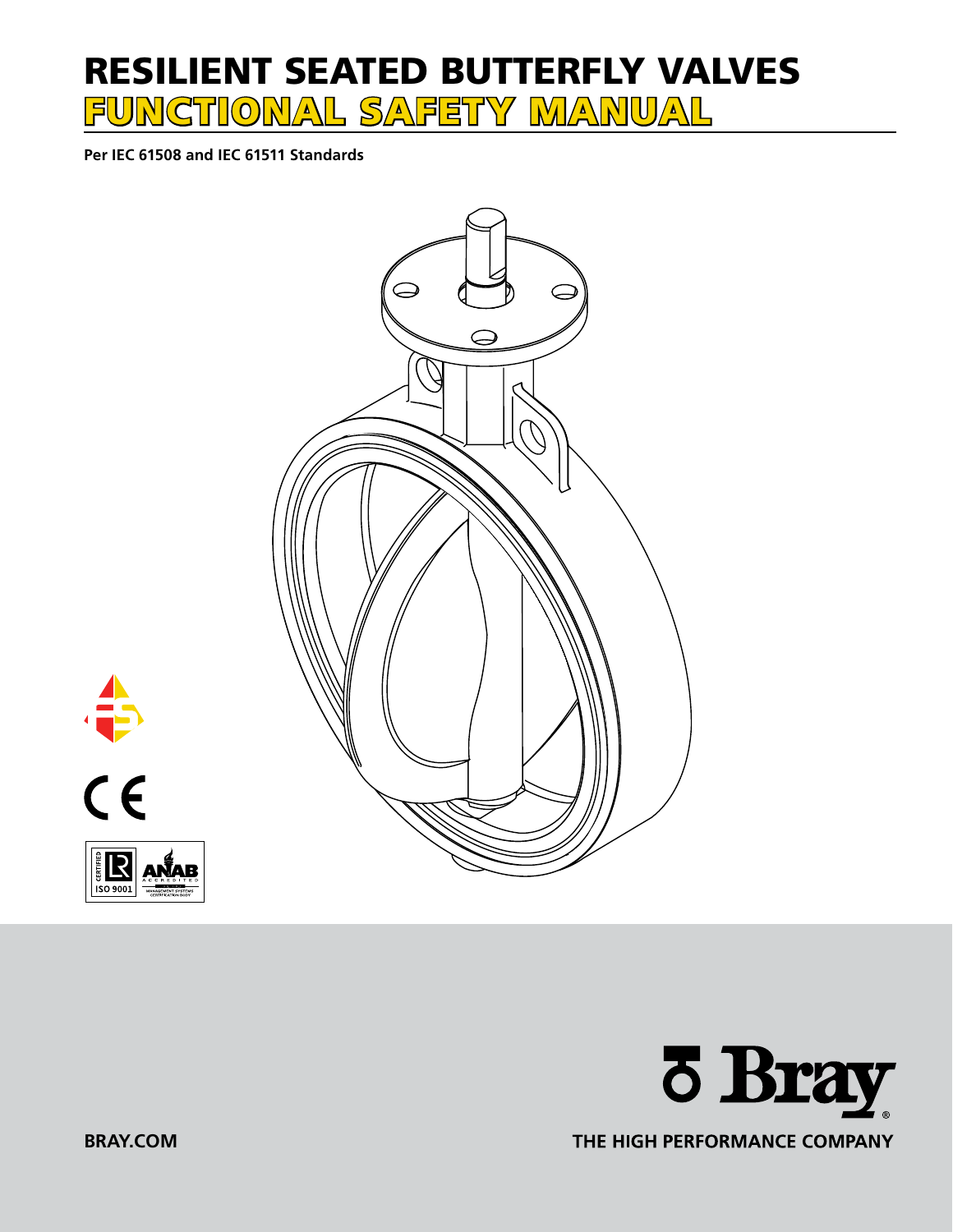

## **Table of Contents**

| 3.6 Connection of the Bray Resilient Seated Butterfly Valves |  |  |  |  |
|--------------------------------------------------------------|--|--|--|--|
|                                                              |  |  |  |  |
|                                                              |  |  |  |  |
|                                                              |  |  |  |  |
|                                                              |  |  |  |  |
|                                                              |  |  |  |  |
|                                                              |  |  |  |  |
|                                                              |  |  |  |  |
|                                                              |  |  |  |  |
|                                                              |  |  |  |  |
|                                                              |  |  |  |  |
|                                                              |  |  |  |  |
|                                                              |  |  |  |  |
|                                                              |  |  |  |  |
|                                                              |  |  |  |  |
|                                                              |  |  |  |  |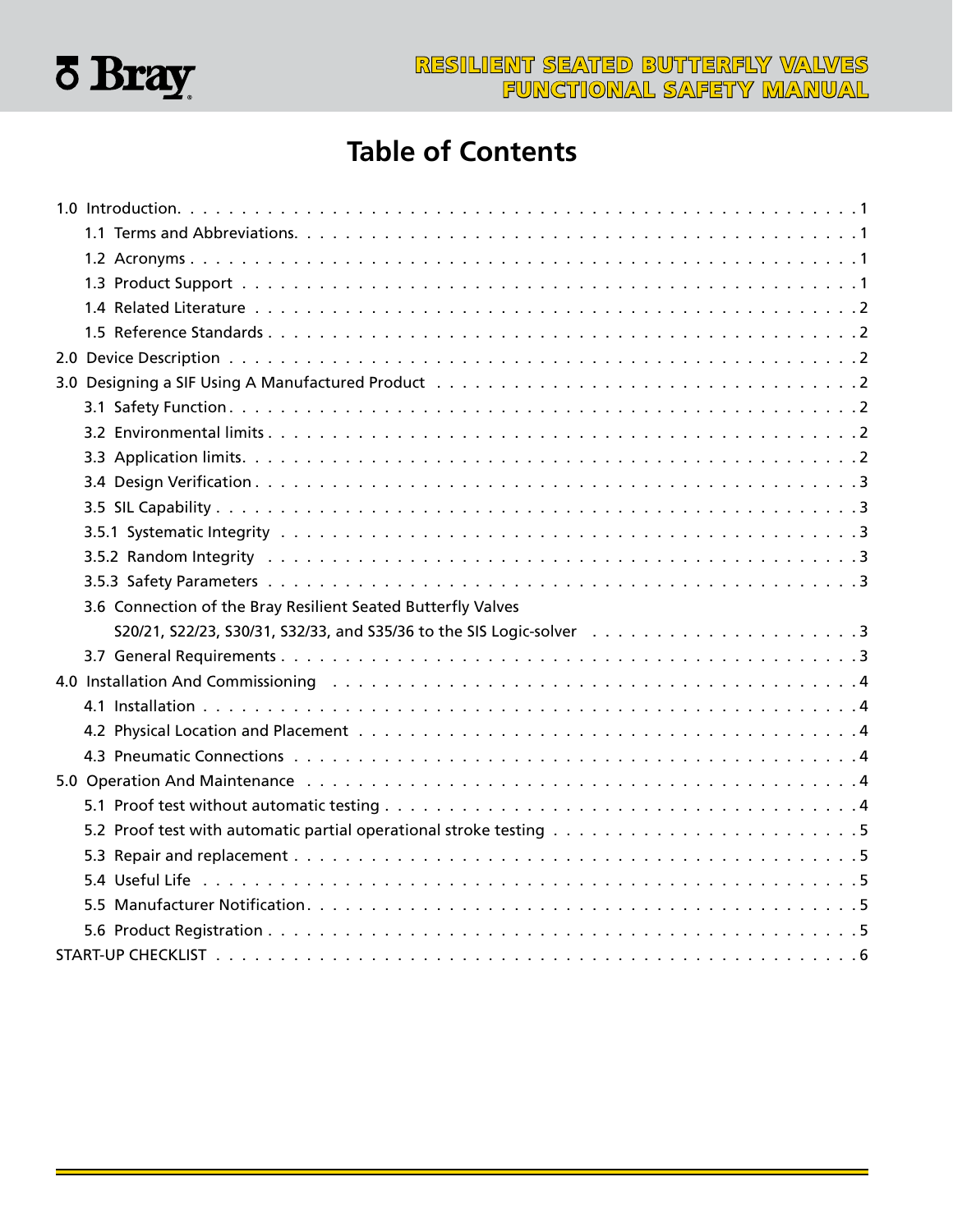<span id="page-2-0"></span>

### **1.0 INTRODUCTION**

This Safety Manual provides information necessary to design, install, verify and maintain a Safety Instrumented Function (SIF) utilizing the Bray resilient seated butterfly valves S20/21, S22/23, S30/31, S32/33, and S35/36.

This manual provides necessary requirements for meeting the IEC 61508 or IEC 61511 functional safety standards.

#### **1.1 TERMS AND ABBREVIATIONS**

**Safety -** Freedom from unacceptable risk of harm.

**Functional Safety -** The ability of a system to carry out the actions necessary to achieve or to maintain a defined safe state for the equipment / machinery / plant / apparatus under control of the system.

**Basic Safety -** The equipment must be designed and manufactured such that it protects against risk of damage to persons by electrical shock and other hazards and against resulting fire and explosion. The protection must be effective under all conditions of the nominal operation and under single fault condition.

**Safety Assessment -** The investigation to arrive at a judgment - based on evidence - of the safety achieved by safety-related systems.

**Fail-Safe State -** State where the valve actuator is deenergized and (if applicable with a spring-returned actuator) the springs are extended..

**Fail Safe -** Failure that causes the valve to go to the defined fail-safe state without a demand from the process.

**Fail Dangerous -** Failure that does not respond to a demand from the process (i.e. being unable to go to the defined fail-safe state).

**Fail Dangerous Undetected -** Failure that is dangerous and that is not being diagnosed by automatic stroke testing.

**Fail Dangerous Detected -** Failure that is dangerous but is detected by automatic stroke testing.

**Fail Annunciation Undetected -** Failure that does not cause a false trip or prevent the safety function but does cause loss of an automatic diagnostic and is not detected by another diagnostic.

**Fail Annunciation Detected -** Failure that does not cause a false trip or prevent the safety function but does cause loss of an automatic diagnostic or false diagnostic indication.

**Fail No Effect -** Failure of a component that is part of the safety function but that has no effect on the safety function.

**Low Demand Mode -** Mode, where the frequency of demands for operation made on a safety-related system is no greater than twice the proof test frequency.

#### **1.2 ACRONYMS**

**FMEDA -** Failure Modes, Effects and Diagnostic Analysis.

**HFT -** Hardware Fault Tolerance.

**MOC -** Management of Change. These are specific procedures often done when performing any work activities in compliance with government regulatory authorities.

**PFDavg -** Average Probability of Failure on Demand.

**SFF -** Safe Failure Fraction, the fraction of the overall failure rate of a device that results in either a safe fault or a diagnosed unsafe fault.

**SIF -** Safety Instrumented Function, a set of equipment intended to reduce the risk due to a specific hazard (a safety loop).

**SIL -** Safety Integrity Level, discrete level (one out of a possible four) for specifying the safety integrity requirements of the safety functions to be allocated to the E/E/PE safety-related systems where Safety Integrity Level 4 has the highest level of safety integrity and Safety Integrity Level 1 has the lowest.

**SIS -** Safety Instrumented System – Implementation of one or more Safety Instrumented Functions. An SIS is composed of any combination of sensor(s), logic solver(s), and final element(s).

#### **1.3 PRODUCT SUPPORT**

Product support can be obtained from:

Bray Controls Inc. 13333 Westland East Blvd. Houston, TX 77041 - USA. Phone: 281-894-5454 bray.com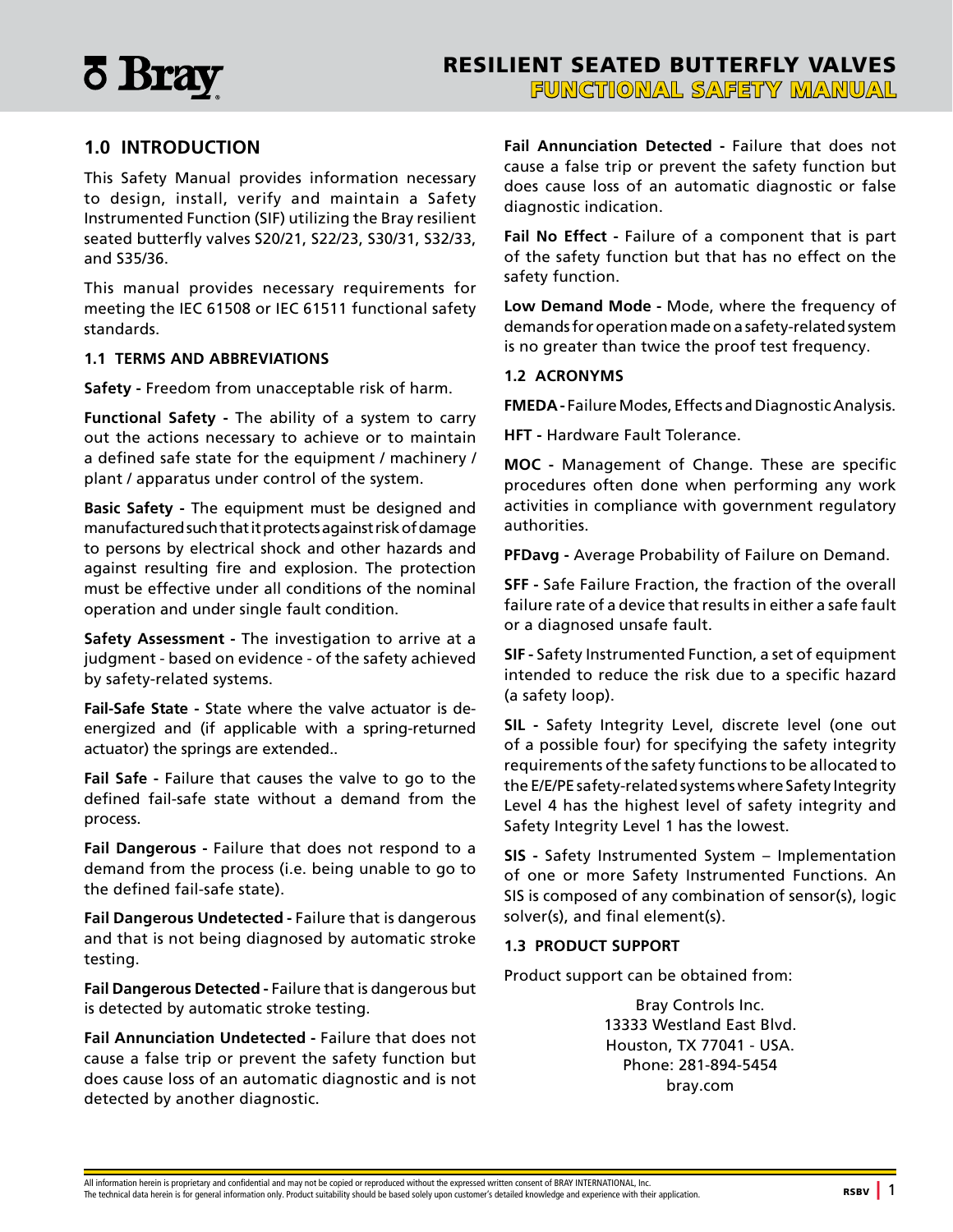<span id="page-3-0"></span>

#### **1.4 RELATED LITERATURE**

#### **Hardware Documents:**

- Product Brochure
- Installation, Operation and Maintenance Instructions for Bray resilient seated butterfly valves S20/21, S22/23, S30/31, S32/33, and S35/36.
- Bray Technical Manual TM-1050

#### **Guidelines/References:**

- Safety Integrity Level Selection Systematic Methods Including Layer of Protection Analysis, ISBN 1-55617-777-1, ISA
- Control System Safety Evaluation and Reliability, 2nd Edition, ISBN 1-55617-638-8, ISA
- Safety Instrumented Systems Verification, Practical Probabilistic Calculations, ISBN 1-55617-909-9, ISA

#### **1.5 REFERENCE STANDARDS**

#### **Functional Safety:**

- IEC 61508: 2000 Functional safety of electrical/ electronic/ programmable electronic safety-related systems
- ANSI/ISA 84.00.01-2004 (IEC 61511 Mod.) Functional Safety – Safety Instrumented Systems for the Process Industry Sector

#### **2.0 DEVICE DESCRIPTION**

The S20/21 resilient seated butterfly valve is used to control process fluids. It comprises a two-piece body and a single piece disc stem, and an elastomer seat. It is offered in wafer and lug version in sizes from 1" through 20", with rating of up to 150 psi (10 bar), depending on the materials of construction.

The S22/23 resilient seated butterfly valve is used to control process fluids. It comprises a two-piece body and a separate disc and stem in sizes 2" through 4", single piece disc stem in sizes 6" through 24", and a polymer seat. It is offered in wafer and lug version in sizes from 2" through 24", with rating of 150 psi (10 bar).

The S30/31 resilient seated butterfly valve is used to control process fluids. It comprises a one-piece body, a disc, a stem, and an elastomer seat. It is offered in wafer and lug version in sizes from 2" through 20",

with rating of 175 psi (12 bar).

The S32/33 resilient seated butterfly valve is used to control process fluids. It comprises a one-piece body, a disc, a stem, and an elastomer seat. It is offered in wafer version in sizes from 24" through 36". S32 is rated at 75 psi (5 bar), and S33 is rated at 150 psi (10 bar).

The S35/36 resilient seated butterfly valve is used to control process fluids. It comprises a one-piece body, a disc, a stem, and an elastomer seat. It is offered in flanged version in sizes from 24" through 72". S35 is rated 75 psi (5 bar), and S36 is rated 150 psi (10 bar).

Installation details conform to the international flange standards ASME B16.1, B16.5, B16.47, ISO 7005, JIS B2238, and others. All Bray resilient seated butterfly valves are provided with actuator/operator mounting details which conform to ISO 5211 standard.

## **3.0 DESIGNING A SIF USING A MANUFACTURED PRODUCT**

#### **3.1 SAFETY FUNCTION**

When de-energized, the Bray resilient seated butterfly valves S20/21, S22/23, S30/31, S32/33, and S35/36 move to their fail-safe position. Depending on the version specified: Fail – Closed or Fail - Open, the Bray resilient seated butterfly valves S20/21, S22/23, S30/31, S32/33, and S35/36 will rotate the valve disc to close off the flow path through the valve body or open the flow path through the valve body.

The Bray resilient seated butterfly valves S20/21, S22/23, S30/31, S32/33, and S35/36 are intended to be part of final element subsystem as defined per IEC 61508 and the achieved SIL level of the designed function must be verified by the designer.

#### **3.2 ENVIRONMENTAL LIMITS**

The designer of a SIF must check that the product is rated for use within the expected environmental limits. Refer to the Service data and Material sections of Bray resilient seated butterfly valves S20/21, S22/23, S30/31, S32/33, and S35/36 product catalogues for environmental limits.

#### **3.3 APPLICATION LIMITS**

The materials of construction of Bray resilient seated butterfly valves S20/21, S22/23, S30/31, S32/33, and S35/36 are specified in the respective valve product brochures. It is important that the designer check for material suitability considering on-site conditions and air supply conditions. If any of the Bray resilient seated butterfly

All information herein is proprietary and confidential and may not be copied or reproduced without the expressed written consent of BRAY INTERNATIONAL, Inc.<br>The technical data herein is for general information only. Produc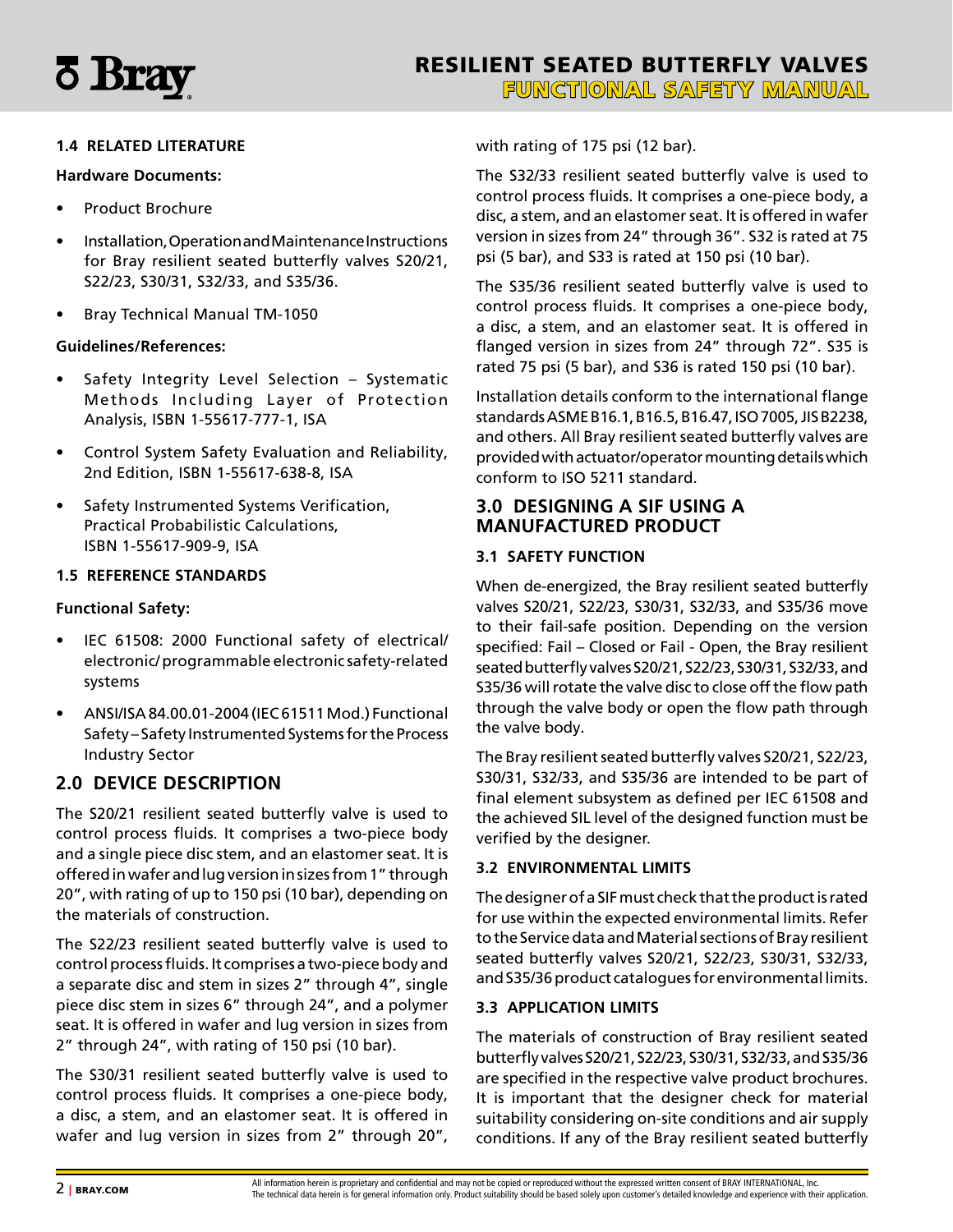<span id="page-4-0"></span>

valves S20/21, S22/23, S30/31, S32/33, and S35/36 are used outside of the application limits or with incompatible materials, the reliability data provided becomes invalid.

#### **3.4 DESIGN VERIFICATION**

A detailed Failure Mode, Effects, and Diagnostics Analysis (FMEDA) report is available from Bray Controls. This report details all failure rates and failure modes as well as the expected lifetime.

The achieved Safety Integrity Level (SIL) of an entire Safety Instrumented Function (SIF) design must be verified by the designer via a calculation of PFDavg considering architecture, proof test interval, proof test effectiveness, any automatic diagnostics, average repair time and the specific failure rates of all products included in the SIF. Each subsystem must be checked to assure compliance with minimum hardware fault tolerance (HFT) requirements.

When using the Bray resilient seated butterfly valves S20/21, S22/23, S30/31, S32/33, and S35/36 in a redundant configuration, a common cause factor of at least 10% should be included in safety integrity calculations.

 The failure rate data listed the FMEDA report is only valid for the useful life time of Bray resilient seated butterfly valves S20/21, S22/23, S30/31, S32/33, and S35/36.

The failure rates will increase sometime after this time period. Reliability calculations based on the data listed in the FMEDA report for mission times beyond the lifetime may yield results that are too optimistic, i.e. the calculated Safety Integrity Level will not be achieved.

#### **3.5 SIL CAPABILITY**

#### **3.5.1 SYSTEMATIC INTEGRITY**

The product has met manufacturer design process requirements of Safety Integrity Level (SIL) 3. These are intended to achieve sufficient integrity against systematic errors of design by the manufacturer. A Safety Instrumented Function (SIF) designed with this product must not be used at a SIL level higher than the statement without "prior use" justification by end user or diverse technology redundancy in the design.

#### **3.5.2 RANDOM INTEGRITY**

Bray resilient seated butterfly valves S20/21, S22/23, S30/31, S32/33, and S35/36 are Type A Devices and are just some of the many components that can be used in a final element assembly.

The final element assembly consists of many components, i.e. a Bray resilient seated butterfly valve such as S20/21, S22/23, S30/31, S32/33, and S35/36, an actuator or operator, solenoid, quick exhaust valve, etc. and the SIL must be verified for the entire assembly using failure rates from all components. This analysis must account for any hardware fault tolerance and architecture constraints.

#### **3.5.3 SAFETY PARAMETERS**

For detailed failure rate information refer to the Failure Modes, Effects and Diagnostic Analysis Report for the Bray resilient seated butterfly valves S20/21, S22/23, S30/31, S32/33, and S35/36.

#### **3.6 CONNECTION OF THE BRAY RESILIENT SEATED BUTTERFLY VALVES S20/21, S22/23, S30/31, S32/33, AND S35/36 TO THE SIS LOGIC-SOLVER**

The Bray resilient seated butterfly valves S20/21, S22/23, S30/31, S32/33, and S35/36 are connected to the safety rated logic solver which is actively performing the safety function as well as automatic diagnostics designed to diagnose potentially dangerous failures within the Bray resilient seated butterfly valves S20/21, S22/23, S30/31, S32/33, and S35/36, (i.e. partial stroke test).

#### **3.7 GENERAL REQUIREMENTS**

The system's response time shall be less than process safety time. The Bray resilient seated butterfly valves S20/21, S22/23, S30/31, S32/33, and S35/36 are only part of the final element of a SIS. All elements of the SIF must be chosen to meet the safety response time.

All SIS components, including the Bray resilient seated butterfly valves S20/21, S22/23, S30/31, S32/33, and S35/36 must be operational before process start-up.

User shall verify that each Bray resilient seated butterfly valves S20/21, S22/23, S30/31, S32/33, and S35/36 is suitable for use in safety applications by confirming the each valve's nameplate is properly marked.

Personnel performing maintenance and testing on Bray resilient seated butterfly valves S20/21, S22/23, S30/31, S32/33, and S35/36 shall be competent to do so.

Results from the proof tests shall be recorded and reviewed periodically.

The useful life of the Bray resilient seated butterfly valves S20/21, S22/23, S30/31, S32/33, and S35/36 is discussed in Section 5.4.

All information herein is proprietary and confidential and may not be copied or reproduced without the expressed written consent of BRAY INTERNATIONAL, Inc. The technical data herein is for general information only. Product suitability should be based solely upon customer's detailed knowledge and experience with their application. RSBV | 3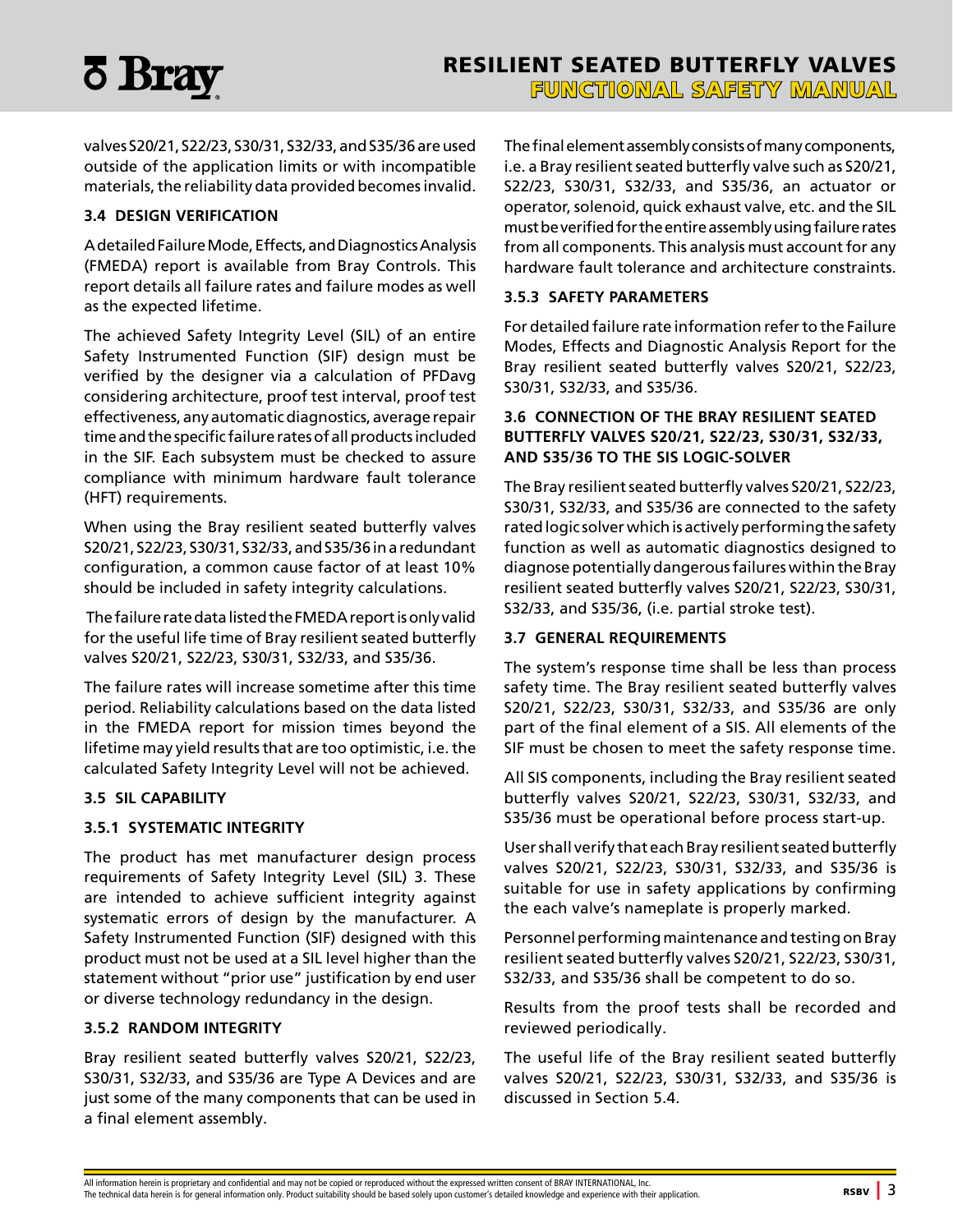<span id="page-5-0"></span>

## **4.0 INSTALLATION AND COMMISSIONING**

#### **4.1 INSTALLATION**

The Bray resilient seated butterfly valves S20/21, S22/23, S30/31, S32/33, and S35/36 must be installed per standard practices outlined in the Installation, Operation and Maintenance Instructions.

The environment must be checked to verify that environmental conditions do not exceed the ratings.

The Bray resilient seated butterfly valves S20/21, S22/23, S30/31, S32/33, and S35/36 must be accessible for physical inspection.

#### **4.2 PHYSICAL LOCATION AND PLACEMENT**

The Bray resilient seated butterfly valves S20/21, S22/23, S30/31, S32/33, and S35/36 shall be accessible with sufficient room for pneumatic connections and shall allow manual proof testing.

Pneumatic piping to the valve actuator shall be kept as short and straight as possible to minimize the airflow restrictions and potential clogging. Long or kinked pneumatic tubes may also increase the valve closure time.

The Bray resilient seated butterfly valves S20/21, S22/23, S30/31, S32/33, and S35/36 shall be mounted in a low vibration environment. If excessive vibration can be expected special precautions shall be taken to ensure the integrity of pneumatic connectors to the valve actuator, or the vibration should be reduced using appropriate damping mounts.

#### **4.3 PNEUMATIC CONNECTIONS**

Recommended piping for the inlet and outlet pneumatic connections to the actuator of the Bray resilient seated butterfly valves S20/21, S22/23, S30/31, S32/33, and S35/36 is a minimum 1/4" metal or PVC tubing. The length of tubing between the actuator and the control device, such as a solenoid valve, shall be kept as short as possible and free of kinks.

Only dry air filtered to 50 micron or better is recommended.

The process air pressure shall meet the requirements set forth in the Installation, Operation and Maintenance Instructions.

The process air capacity shall be sufficient to move the valve actuator within the required time.

#### **5.0 OPERATION AND MAINTENANCE**

#### **5.1 PROOF TEST WITHOUT AUTOMATIC TESTING**

The objective of proof testing is to detect failures within the valve that are not detected by any automatic diagnostics of the system. Of main concern are undetected failures that prevent the safety instrumented function from performing its intended function.

The frequency of proof testing, or the proof test interval, is to be determined in reliability calculations for the safety instrumented functions for which a valve is applied. The proof tests must be performed more frequently than or as frequently as specified in the calculation in order to maintain the required safety integrity of the safety instrumented function.

The following proof test is recommended. The results of the proof test should be recorded and any failures that are detected and that compromise functional safety should be reported to Bray Controls.

The suggested proof test consists of a full stroke of the Bray resilient seated butterfly valves' S20/21, S22/23, S30/31, S32/33, and S35/36 valve actuator.

#### **TABLE 1: RECOMMENDED PROOF TEST**

| Step           | <b>Action</b>                                                                                                                                  |
|----------------|------------------------------------------------------------------------------------------------------------------------------------------------|
| 1              | Bypass the safety function and take<br>appropriate action to avoid a false trip                                                                |
| $\overline{2}$ | Send a signal to the final element<br>configuration to perform a full stroke and<br>verify that this is achieved                               |
| 3              | Inspect the Bray resilient seated butterfly<br>valves S20/21, S22/23, S30/31, S32/33,<br>and S35/36 for any visible damage or<br>contamination |
| 4              | Record any failures in your company's SIF<br>inspection database                                                                               |
| 5              | Remove the bypass and otherwise restore<br>normal operation                                                                                    |

This proof test coverage for Bray resilient seated butterfly valves S20/21, S22/23, S30/31, S32/33, and S35/36 are listed in the FMEDA report which is available from Bray Controls.

The person(s) performing the proof test of Bray resilient seated butterfly valves S20/21, S22/23, S30/31, S32/33, and S35/36 should be trained in SIS operations, including bypass procedures, valve maintenance and company Management of Change procedures.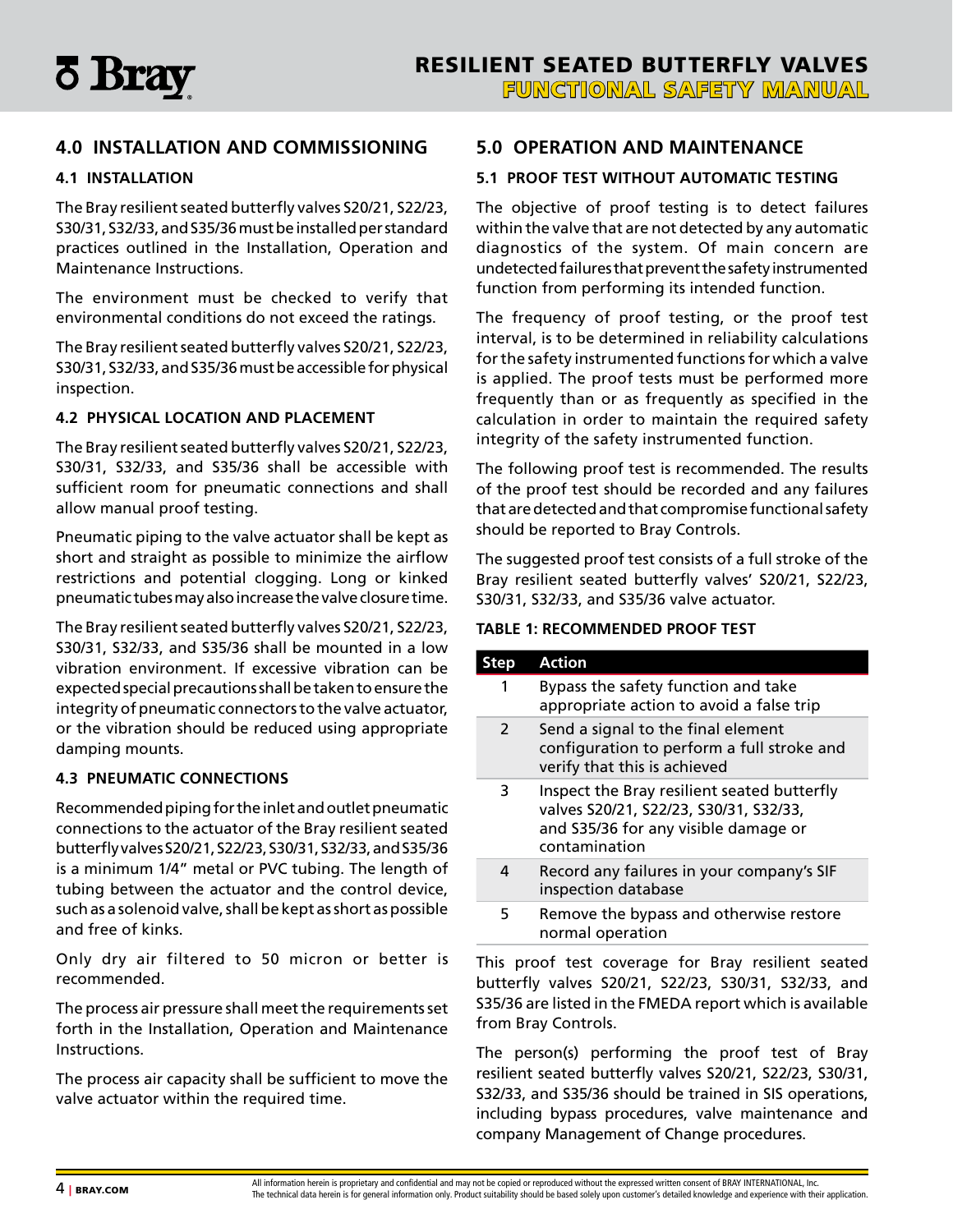<span id="page-6-0"></span>

#### **5.2 PROOF TEST WITH AUTOMATIC PARTIAL OPERATIONAL STROKE TESTING**

An automatic testing scheme that performs a full stroke of the Bray resilient seated butterfly valves S20/21, S22/23, S30/31, S32/33, and S35/36 and measures valve movement timing will detect most potentially dangerous failure modes. It is recommended that a physical inspection (Step 2 from Table 1) be performed on a periodic basis with the time interval determined by plant conditions. A maximum inspection interval of five years is recommended.

#### **5.3 REPAIR AND REPLACEMENT**

Repair procedures in the Bray resilient seated butterfly valves S20/21, S22/23, S30/31, S32/33, and S35/36 Installation, Operation and Maintenance manuals must be followed.

#### **5.4 USEFUL LIFE**

The normal useful life of the Bray resilient seated butterfly valves in **Functional Safety Applications** (IEC 61508-2) is 10 to 15 years; however, valve cycle life and valve useful life can be greater or less depending on temperature, flow media (acids, abrasives, total dissolved solids, compatibility of valve trim materials with media), pressure, fluctuation between extreme temperatures, cycle frequency, flow velocity, valve orientation and placement in pipeline with respect to elbows, pumps, etc., and other application conditions.

#### **5.5 MANUFACTURER NOTIFICATION**

Any failures that are detected and that compromise functional safety should be reported to Bray Controls. Please contact Bray Controls customer service.

#### **5.6 PRODUCT REGISTRATION**

If the product is being used in a safety application and there is a desire to receive notices regarding the product, register the product with Bray Controls Customer Service.